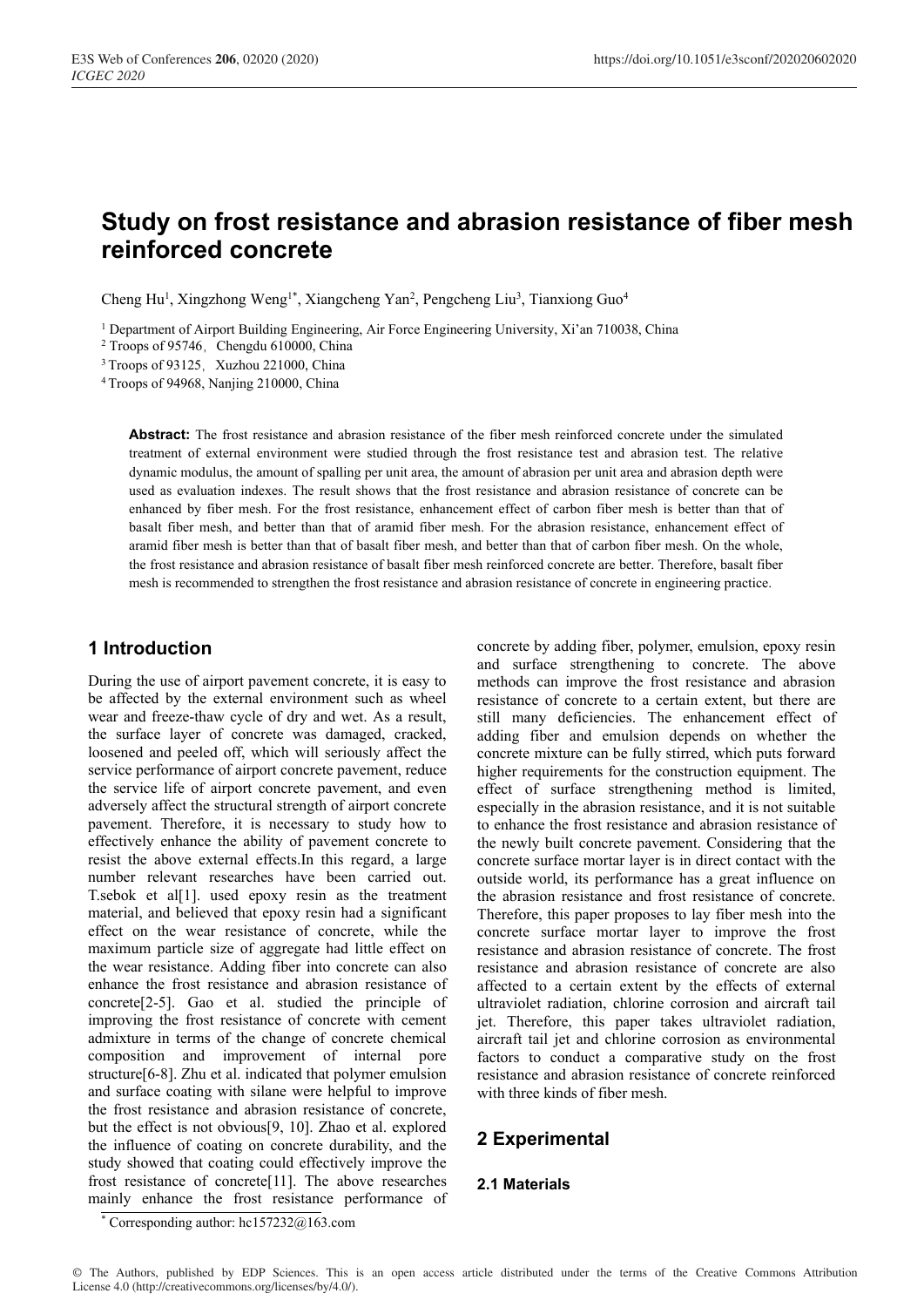Cement mark is PꞏO 42.5R. The water was taken from the upper part of tap water standing for 24h. Sand is natural sand from Bahe River with fineness modulus of 2.8, and the test mix ratio is shown in Table 1. There are three kinds of fiber mesh, namely basalt fiber mesh, carbon fiber mesh and aramid fiber mesh. The experiments were divided into four groups, namely the control group and three fiber mesh groups. Each group consists of three specimens, including the trabecular specimen (100 mm \*100 mm \*400 mm) and the semi-cube specimen (150mm\*150mm\*75mm) for the frost resistance test and the abrasion test respectively.

#### **2.2 Environmental factor simulation**

(1) Aircraft tail jet

The outer flame of the spray gun was kept 10cm away from the concrete specimen. The concrete specimen was sprayed at the end at an Angle of 40°, and kept for 6min.

(2) Ultraviolet radiation

The JY-UV-225 UV aging machine was used to simulate ultraviolet radiation. One aging cycle is set at 12 hours, of which 10 hours are ultraviolet radiation time, and the temperature in the ambient chamber is set at 65℃. Another two hours of darkness treatment, the ambient temperature set at 45℃.

(3) Chlorine corrosion

For the frost resistance test, the liquid in the freezing-thawing chamber was 3%NaCl solution, which was used to simulate chlorine corrosion. In order to shorten the test time, the semi-cube specimen was treated by chlorine corrosion.

#### **2.3 Evaluation indexes**

(1) The frost resistance

Referring to the specification[12], the relative dynamic modulus and the amount of spalling per unit area were used as the evaluation indexes. The specific calculation method is as follows:

$$
m_n = \frac{\sum_{i=1}^n \Delta m_i}{0.4 \times 0.1} = \frac{\sum_{i=1}^n \Delta m_i}{0.04} \tag{1}
$$

 $m_n$ : the amount of spalling per unit area (g/m2)

 $\Delta m_i$ : the amount of spalling after a single freeze-thaw cycle

$$
\Delta E_i = \frac{E_{di}}{E_{do}}\tag{2}
$$

 $\Delta E_i$  the relative dynamic modulus (%)

 $E_{di}$ ——the dynamic modulus of the specimens after freezing and thawing (MPa)

 $E_{d0}$ ——Initial dynamic modulus of the specimen (MPa)

(2) The abrasion resistance

Referring to the specification<sup>[13]</sup>, the amount of abrasion per unit area and the abrasion depth were used as evaluation indexes. The abrasion depth is measured by vernier caliper. The average depth at the four intersection of the two diagonals and the abrasion circle is the wear depth at the corresponding number of wear rings. The specific calculation method is as follows:

 $G_c = \frac{m_0 - m_1}{0.0125}$  $\frac{n_0 - n_1}{0.0125}$  (3)  $G_c$ ——the amount of abrasion per unit area (kg/m2)  $m_0$ ——The specimen initial mass (kg)  $m_1$ ——the mass of specimen after wear (kg) 0.0125——abrasion area(m2)

#### **2.4 Test steps**

(1) Production of specimens

The specimens were formed in the order of mixing, pouring, vibrating, plastering, spreading fiber mesh, pulping and plastering. Here we mainly introduce the steps of spreading fiber mesh, and the rest are carried out in accordance with the specifications[12].After vibrating, the fiber mesh is placed on the plastered concrete surface, and the cement cutter is slightly pressed down to make fiber mesh contact with the concrete surface. The fiber mesh was fully in contact with the concrete surface layer by secondary vibration. Artificial pulping was carried out on the concrete surface with cement cutters to ensure that the fiber mesh was evenly spread into the concrete surface.

(2) Specific test

The freezing-thawing test was carried out by single side freezing-thawing machine, and the specific operation steps were carried out according to the specifications[12]. The modulus and spalling of the specimens were measured after every 4 freeze-thaw cycles. The abrasion test was carried out by TMS-04 cement sand abrasion resistance testing machine. The specific operation was in accordance with the specifications[13]. the amount of abrasion per unit area and the abrasion depth were measured every 10 turns.

### **3 Results and discussion**

#### **3.1 Effect of fiber mesh on frost resistance of concrete**

Freeze-thaw test was carried out according to the method in Section 2.4. The results are shown in the figure 1.

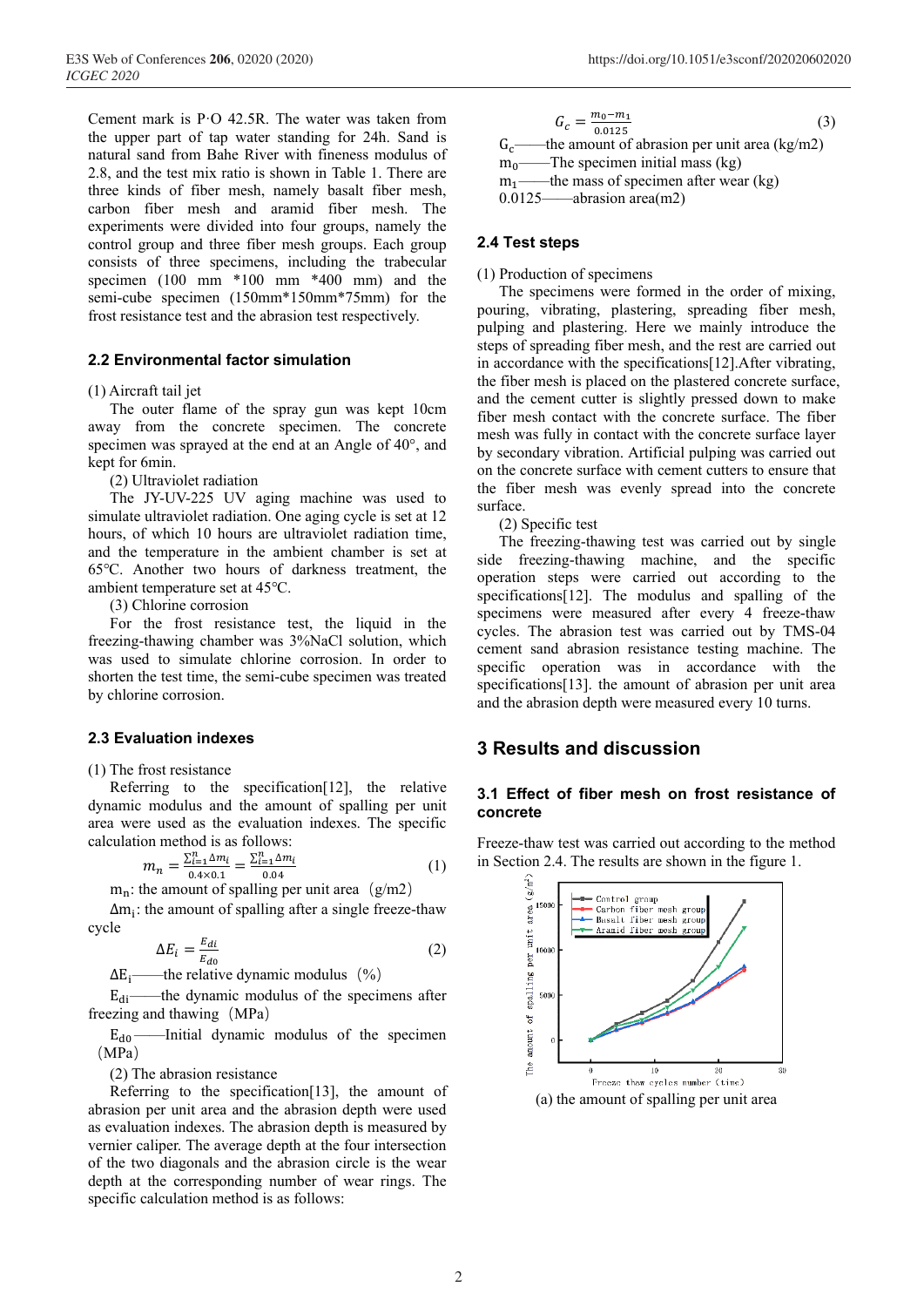

As can be seen from Figure1 (a), with the increase of the freeze-thaw cycles number, the amount of spalling per unit area of each test group increased gradually. It indicates that with the increase of the freeze-thaw cycles number, the surface spalling of the specimen became more and more serious. At the same time, it can be seen that when the number of freeze-thaw cycles is 16-24, the curve slope of fiber mesh reinforced group is significantly lower than that of the control group, indicating that the addition of fiber mesh greatly improves the frost resistance of the specimens. Comparing the amount of spalling per unit area of each group under the same freeze-thaw cycles number, we can find that the amount of spalling per unit area shows a consistent pattern from large to small, which is control group > aramid fiber mesh group > basalt fiber mesh group > carbon fiber mesh group. It indicates that all the three kinds of fiber mesh can improve the frost resistance of concrete to a certain extent, and the enhancing effect of carbon fiber mesh is best, basalt fiber mesh is the second, and aramid fiber mesh is the last.

As can be seen from Figure1 (b), with the increase of the freeze-thaw cycles number, the relative dynamic modulus of the specimen decreases continuously, which shows that the structural strength of the specimen decreases gradually. At the same time, it can be seen that before the 8th freezing-thawing cycle, the enhancement effect of fiber mesh on concrete frost resistance is not obvious. But after the 8th freezing-thawing cycle, the enhancement effect of fiber mesh on concrete is effectively played. There are two reasons. On the one hand, the specimen dynamic modulus did not decrease much before the 8th freezing-thawing cycle, so the enhancement effect of fiber mesh cannot be effectively reflected. On the other hand, the spalling degree of the specimen surface is small before the 8th freezing-thawing cycle. As a result, the damage influence range failed to reach the working range of the fiber mesh. But after 8 times of freeze-thaw cycles, the surface damage of the specimen has reached a certain degree. For the control group, the destruction of the outer layer will continuously lead to the destruction of the inner layer, so the spalling amount increased sharply and the modulus decreased continuously. For the fiber mesh reinforced groups, when the damage influence range reaches the working range of the fiber mesh, the concrete surface

structure is strengthened by the pull of fiber mesh cloth and cement mortar, which slows down the inner surface of further damage. It can also be explained that due to the strengthening effect of the fiber mesh, the specimen inside the fiber mesh forms a whole with higher strength than the loose specimen outside the fiber mesh. Thus, the relative dynamic modulus of fiber mesh reinforced group decreased less. Comparing the relative dynamic modulus of each group under the same freeze-thaw cycles number, we can find that the relative dynamic modulus shows a consistent pattern from small to large, which is control group  $\leq$  aramid fiber mesh group  $\leq$  basalt fiber mesh group<carbon fiber mesh group. It indicates that all the three kinds of fiber mesh can improve the frost resistance of concrete to a certain extent, and the enhancing effect of carbon fiber mesh is best, basalt fiber mesh is the second, and aramid fiber mesh is the last.

#### **3.2 Effect of fiber mesh on abrasion resistance of concrete**

As you can see from figure 2, compared with the control group, the amount of abrasion per unit area and abrasion depth of fiber mesh reinforced concrete have a certain degree of reduction. Under the same number of abrasion laps, the amount of abrasion per unit area and abrasion depth show the same rule, which is control group  $>$ carbon fiber mesh group > basalt fiber mesh group > aramid fiber mesh group. Take the abrasion of lap 60 as an example, compared with the control group, the amount of abrasion per unit area of basalt fiber mesh group, carbon fiber mesh group and aramid fiber mesh group decreased by 19.0%, 16.1% and 23.2% respectively, and the abrasion depth of basalt fiber mesh group, carbon fiber mesh group and aramid fiber mesh group decreased by 11.6%, 7.7% and 15.7% respectively. It can be seen from that two curve slopes of control group increase continuously as the increase of abrasion laps. But curve slopes of fiber mesh reinforced group showed a trend of first increasing, then decreasing, and then increasing. This is because when the abrasion depth reaches the working range of fiber mesh cloth, the cement mortar layer's overall resistance to the change of external action is enhanced under the action of fiber mesh cloth. Figure 3 shows the abrasion failure pattern of basalt fiber mesh reinforced concrete. It can be seen that when the abrasion laps reach 20, a small amount of fiber mesh began to be exposed, indicating that the fiber mesh begins to play a strengthening role at this time. When the number of abrasion laps reaches 40, the fiber mesh has been destroyed to a great extent, indicating that the enhancement effect of fiber mesh was greatly weakened. When the number of abrasion laps reaches 60, the fiber mesh is almost damaged, indicating that the abrasion resistance of the fiber mesh group is approximately the same as that of the control group. It can be seen from the analysis that the fiber mesh mainly plays a role when the number of abrasion laps is 20~40. In conclusion, it can be found that laying fiber mesh into the concrete surface mortar layer can improve its abrasion resistance to a certain extent. The enhancement effect of aramid fiber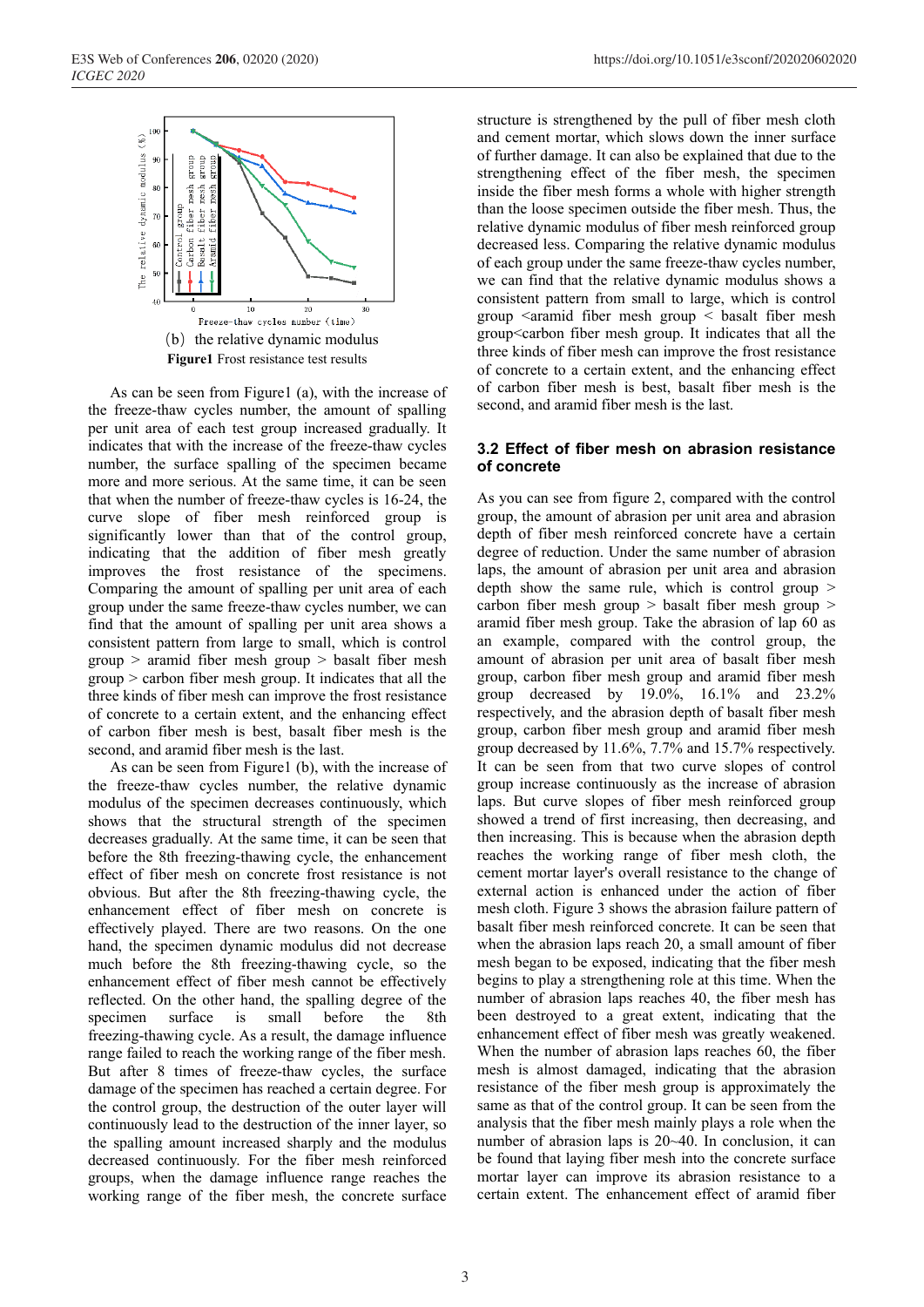mesh is best, followed by basalt fiber mesh, and carbon fiber mesh is last.



**Figure3** Abrasion failure pattern of basalt fiber mesh reinforced concrete

## **4 Conclusion**

The frost resistance and abrasion resistance of the fiber mesh reinforced concrete under the simulated treatment of external environment were studied through the frost resistance test and abrasion test. The result shows that the frost resistance and abrasion resistance of concrete can be enhanced by fiber mesh. For the frost resistance,

enhancement effect of carbon fiber mesh is better than that of basalt fiber mesh, and better than that of aramid fiber mesh. For the abrasion resistance, enhancement effect of aramid fiber mesh is better than that of basalt fiber mesh, and better than that of aramid carbon fiber mesh. On the whole, the frost resistance and abrasion resistance of basalt fiber mesh reinforced concrete are better. Therefore, basalt fiber mesh is recommended to strengthen the frost resistance and abrasion resistance of concrete in engineering practice.

# **Acknowledgements**

This research was supported by the National Nature Science Foundation of China (Grant No. 51708550), Natural Science Basic Research Program of Shaanxi (2020JQ-474), and China Postdoctoral Science Foundation (Grant No.2020M671485). These financial supports are gratefully acknowledged.

## **References**

- 1. T. Seb?K, O. Stráněl, Wear resistance of polymer-impregnated mortars and concrete, Cement & Concrete Research 34(10) (2004) 1853-1858.
- 2. P.W. Chen, X. Fu, D.D.L. Chung, Improving the bonding between old and new concrete by adding carbon fibers to the new concrete, Cement & Concrete Research 25(3) (1995) 491-496.
- 3. R. He, D. Li, S. Wang, H.X. Chen, Frost Resistance of PE/HPP Hybrid Fiber-Reinforced Concrete, Huanan Ligong Daxue Xuebao/Journal of South China University of Technology (Natural ence) 45(4) (2017) 87-94.
- 4. W. Fei, W. Boxin, Z. Zhongqiong, Influence of modified polypropylene fiber on frost resistance of hybrid fiber reinforced concrete, Concrete (2017).
- 5. J.W. Shi, H. Zhu, G. Wu, Z.S. Wu, Tensile behavior of FRP and hybrid FRP sheets in freeze–thaw cycling environments, Composites Part B Engineering 60(1) (2014) 239-247.
- 6. P.W. Gao, S.X. Wu, P.H. Lin, The characteristics of air void and frost resistance of RCC with fly ash and expansive agent, Construction & Building Materials 20(8) (2006) 586-590.
- 7. J. Jasiczak, K. Zielinski, Effect of protein additive on properties of mortar, Cement & Concrete Composites 28(5) (2006) 451-457.
- 8. E.K.K. Nambiar, K. Ramamurthy, Air‐void characterisation of foam concrete, Cement & Concrete Research 37(2) (2007) 221-230.
- 9. S. Lihai, L. Yan, J. Xungao, Y. Yong, G. Wenxian, Research on frost resistance of airport pavement concrete enhanced by surface material, Concrete (03) (2019) 30-34+39.
- 10. Z. Maojiang, W. Xingzhong, G. Rui, J. Le, L. Wangchun, L. Mengshen, Study on Performance of Reinforced Concrete Material for Airport Pavement,